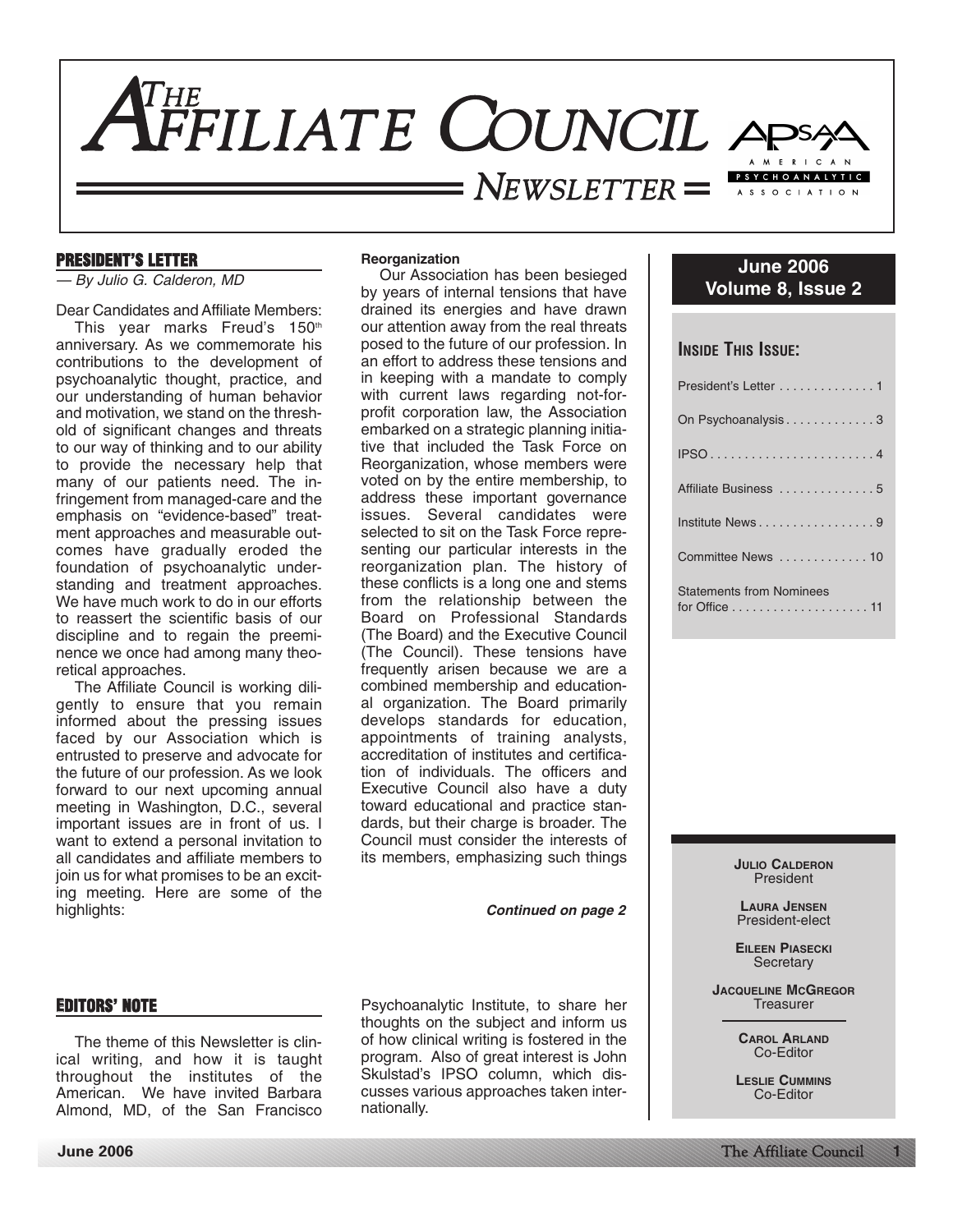as enhancing our public image and ensuring inclusiveness, while maintaining a solid financial future for the Association. As you can see, the tensions between membership and education are inherent in the way our association is organized and governed.

In January, the Task Force on Reorganization presented its report in keeping with its mandate. The recommendations provide for a new Board of Directors that is thought to be potentially more effective and streamlined than our current Executive Council that serves as the current Board of Directors for the Association. For the sake of brevity, I will not enter into a full explanation about these distinctions but urge you to take the time and read the Task Force's report that is on our web page. There are significant proposed changes that would impact on the Affiliate Council and would potentially give candidates a much stronger voice in the newly reorganized structure. Included in the recommendations is a successor to our current Board on Professional Standards, the Council of Institutes, which will have its own Board of Directors and be constituted as a subsidiary corporation. The proposal would include representation from four elected members representing the Affiliate Council. Our current Executive Council would be constituted as the Council of Societies. The new Board of Directors would include two representatives of the Affiliate Council. You can see from the recommendations that candidate members would have a strong representation and voice in this reorganization plan.

As you can imagine, the proposed

plan has been met with much discussion but also dissension. The reorganization process was derailed in the Executive Council and the proposed plan was tabled for further discussion this June. The implications of this are significant for our association, which is very much in need of a new governance structure that will address these long-standing tensions and allow for much smoother functioning without all our energies being drained by futile disagreements.

We will keep you posted of further developments and continue to ensure that candidates are well represented as we work towards reorganizing our Association, the preeminent home of psychoanalysis.

# **95th Annual Meeting and Leadership Academy**

I would like to extend a personal invitation to have you join us at the 95th Annual Meeting of the American Psychoanalytic Association in Washington, DC. The Affiliate Council under the leadership of its candidate members has organized a wonderful lineup of programs of interest to candidates. The Affiliate Council meeting and breakfast on Thursday, June 15, 2006 at 7:45 am will be a wonderful opportunity to meet other candidates from across the country and learn more about what other institutes are doing to address candidate concerns. This meeting will feature a special workshop on media training led by Dottie Jeffries, Director of Public Information for the Association along with Patrick Cody, a well-known and respected consultant who works with institutes of the American.

We will also be continuing our discussion with the Project for Innovation in Psychoanalytic Education chaired by Drs. Michael Singer and Don Rosenblitt. We will be discussing our current Training and Supervising Analyst system. Your thoughts, opinions and experience would be greatly valued as we continue this in-depth discussion from a candidate's perspective. Don't miss it!

# **Affiliate Membership Drive**

The Membership Drive ran from October 15 to November 15, 2005. It was hugely successful with several institutes achieving 100% membership in the Association among its new firstyear candidates. Overall, we had a 76% acceptance rate, which was a 14% increase over previous years and the highest acceptance rate we have seen since 2000. We also have 119 new candidates, which is also the highest number of new first year candidates since 2000. On behalf of the Affiliate Council, we want to thank all the local faculty representatives who served as drive leaders, along with Debbie Steinke (Manager, Education and Membership Services), Prudy Gourguechon (current President-elect of the Association) and Mary Scharold (Chair of COPAP).

We are a powerful voice within the Association. Let your voices be heard. Educate yourselves on the important issues that affect our training and the future of our profession.

I look forward to seeing you all in Washington.

Warmest regards,

Julio G. Calderon, MD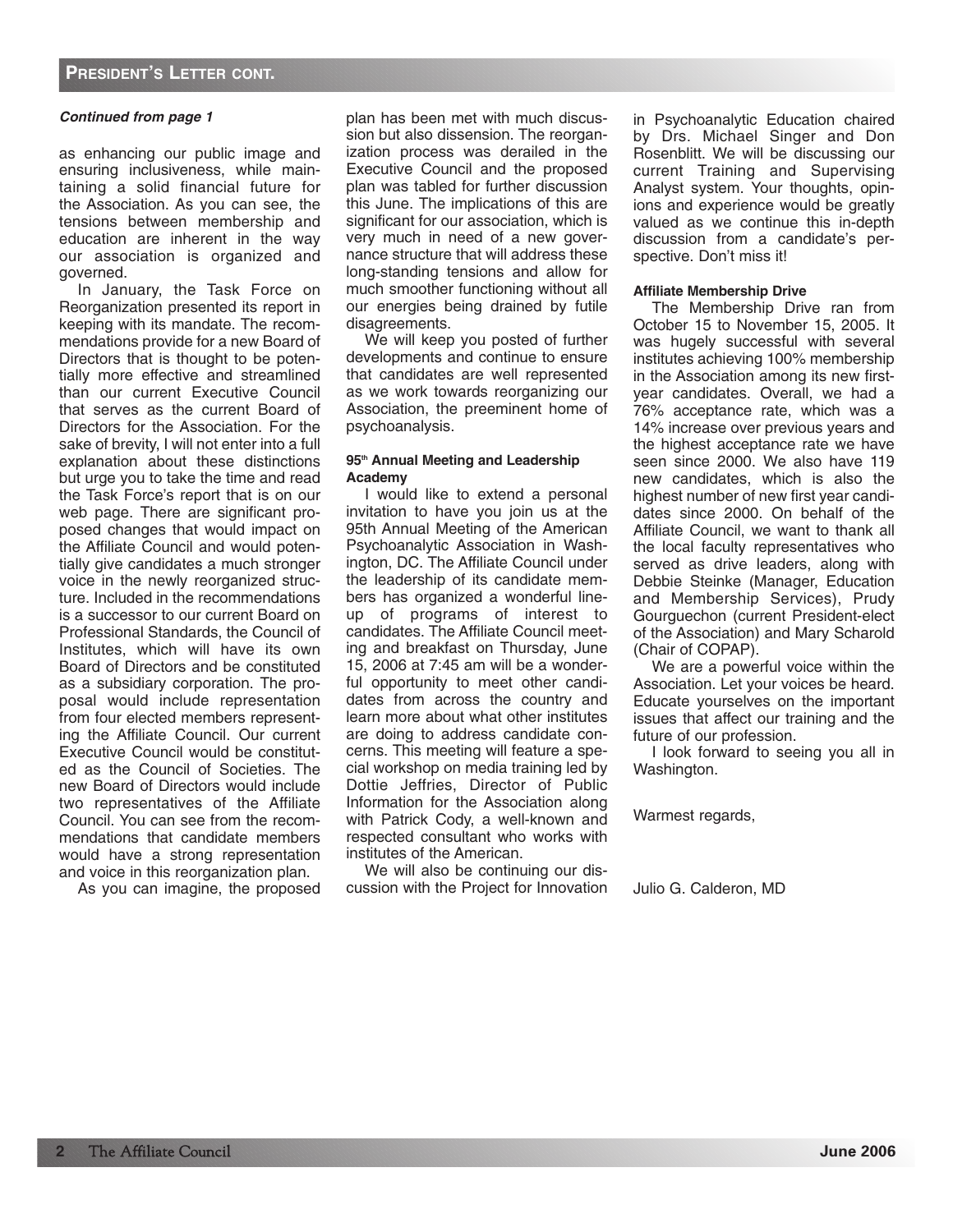# **CANDIDATES AND CLINICAL WRITING**

— By Barbara Almond, M.D.

Writing about patients and our work with them is a requirement of psychoanalytic training from beginning to end. From yearly case write-ups, clinical presentations, final case summaries and graduation papers, to certification write-ups, training analyst applications and scientific papers undertaken at one's own initiative at any time during professional life, the need to describe and convey clinical process clearly and vividly is crucial to demonstrating understanding and mastery of the work and to enabling successful communications between clinicians.

Writing is a complex skill but one that causes undue anxiety in candidates. Sometimes this anxiety delays advances in training if, for instance, papers and case write-ups are not written and submitted. A more serious consequence of this anxiety is that it may keep talented people who have things to say from saying them to the larger audience that can be reached in print. Such marked anxiety is somewhat puzzling since most candidates have already written theses, and some have written scientific papers. Many candidates have also done creative writing. Stories, poems, memoirs and journals are often part of their past writing experiences as they have traversed the many years of education that lead to psychoanalytic training. Perhaps some of this anxiety stems from the connection between clinical writing and progression, in analytic training. To quote Alice Jones, who teaches in the writing program at the San Francisco Psychoanalytic Institute: "While the particular anxiety may shift depending on context whether writing for progression or certification or publication—the writer is aware of the pressure to appear polished. Often, beginning writers take this as a signal to become more formal and rigid…" (p.842). Spontaneity, originality, colorful imagery and humor are all casualties of this pressure to demonstrate rigor and professional mastery.

There is another, perhaps more important, reason that some candidates (and graduates) dread writing. Writing is to verbal expression as a real letter is to an email. The latter can be forgotten or erased. Writing something down is an irrevocable declaration of knowledge and opinion. Revealed in clinical writing are intimate exchanges of thought and feeling, as analyst and patient strive to understand what is going on between them. As consciousness of inner process deepens, the clinical dialogue becomes more powerful and the writer more vulnerable to criticism. Candidates feel very exposed when conveying this kind of development in their work and, empathic to the sensitivities of their classmates, they are often unwilling to comment frankly about the writing of others.

Many institutes are taking pedagogical measures to address the problems candidates face in writing about their work. The San Francisco Psychoanalytic Institute has recently developed a Psychoanalytic Studies track, to enrich and augment long established tracks in theory, development and clinical technique. At the present time the Psychoanalytic Studies track consists of four courses. Case writing is taught toward the end of the first year, a few months before the first write-up is due. In the third year a more comprehensive course in psychoanalytic writing is taught, much in the fashion of a creative writing workshop. In the fourth year a course is offered that allows candidates to present their working ideas for the preceptorship paper that is a requirement for graduation from the San Francisco Institute. This is a scientific paper, usually with a clinical emphasis, which is presented and discussed in a seminar taught in the fifth year of candidacy. In all of these courses the emphasis is on creating an atmosphere of safety for candidates to write, read, and critique the writing of others, creatively.

When I teach the course on case write-ups, I ask my candidates to choose a patient with whom they feel particularly emotionally involved, or one who confuses them, preferably a patient that their class-mates have not heard presented before, so that there will not be any preconceptions about what is to come. I then assign a piece of writing which will be the scaffolding

of a later, more complete case writeup. First, I ask my students to write an introductory sentence to inform the reader who the patient is and why they entered treatment. This is to be followed by a *paragraph* which includes the most salient aspects of the patient's history, those aspects that will have bearing on the description of clinical process which comes next.

I describe this major part of the assignment as follows: Try in a page or two (double spaced) to convey how the patient relates to you, that is, how and what they speak about in sessions, how they make you feel, how they react to what you say and do, what the emotional atmosphere is like. You will be describing the transference, either in a particular element (e.g. being unconsciously conflated with an important other) or in the sense of the "total transference"—that is, the ways each patient manages their interpersonal world. Use jargon minimally! Clinical descriptions should be understandable across theoretical divides. In elaborating the process use a clinical vignette or an excerpt from your process notes to illustrate what you think is going on. For example, "the patient talked about X and I said Y and the patient became angry, quiet, anxious, etc. and this is what I think was going on. In the next session, the patient said Z, or had a dream, or was late, and I thought it was because of…or, I didn't understand it at that time." I point out that a longer case write-up is a series of such pieces of clinical process, and the analyst's understanding of this process, over time. A clinical formulation is optional at this early point, but everything included in the write-up should contribute to such a formulation later on.

Most candidates wait until the absolute last minute to turn in this assignment. I ask them to get copies to their classmates and to be prepared to discuss these write-ups in class. Despite the anxiety that leads to such foot-dragging, the results are remarkably lively and informative. People gradually loosen up and discuss what they understand, what confuses them and what could be different. It often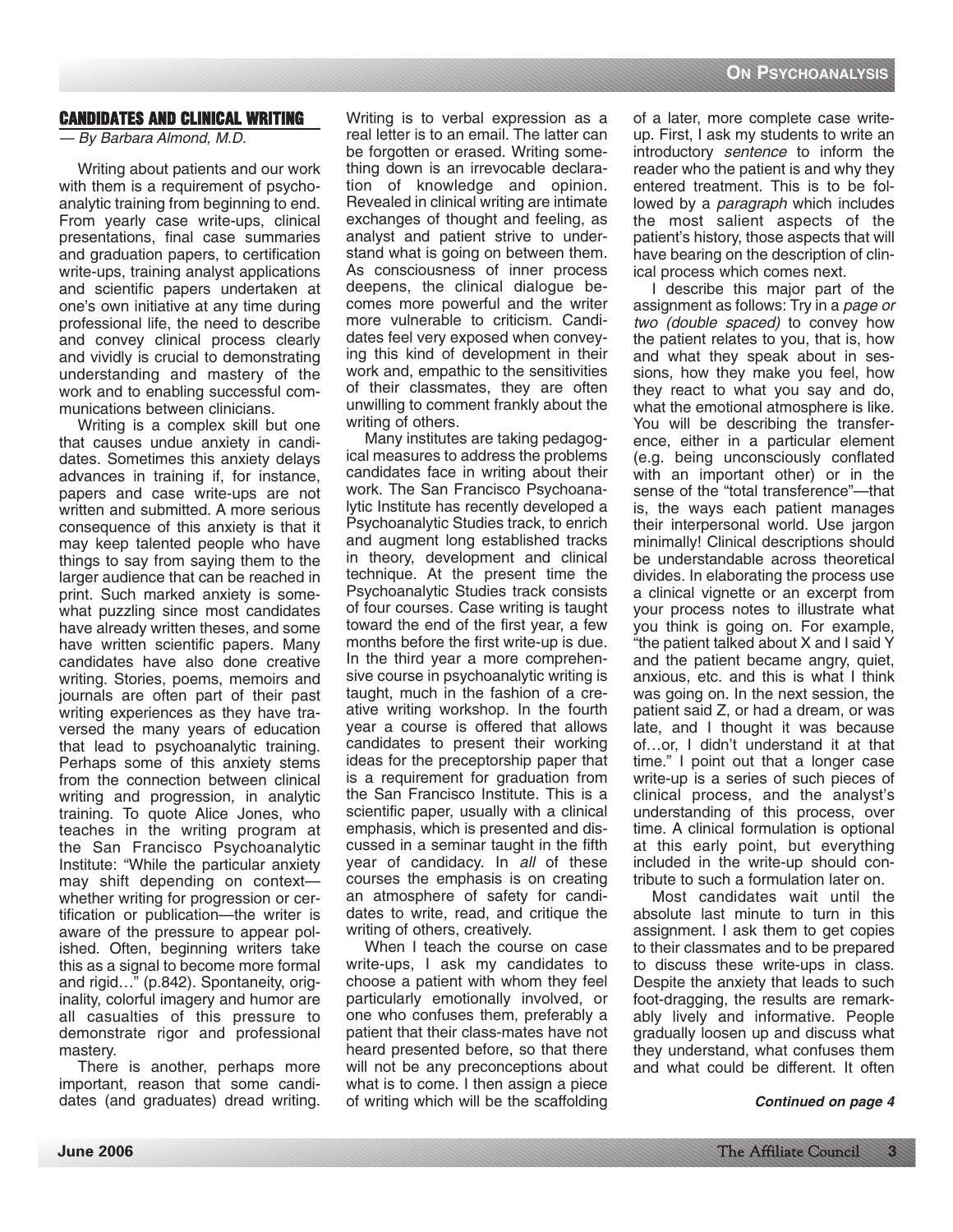turns out that this practice exercise, with some filling in of the blanks, becomes the basis of a full yearly write-up.

In the third year psychoanalytic writing course, the field is much broader. This course has been taught by instructors who are themselves experienced writers of psychoanalytic papers, and/or creative writers. Our last two instructors have both been poets! Examples of creative writing are discussed in terms of imagery, associations, and evocation of mood. These pieces are followed by examples of writing from the psychoanalytic literature that are particularly compelling, the kind of writing that captures the imagination and makes the reader want to read more. For each of the eight weeks of class, all the students do a writing assignment which is read and discussed in class. The assignments move more and more in the direction of clinical description and

process, and as in the first course, the emphasis is on clear, non-jargon laden language. Individual style is discussed and encouraged, and the level of comfort increases noticeably as the weeks go on. (For a more exhaustive, and beautifully written, description of this course, I refer you to the reference at the end of this column.)

The preceptorship portion of the program demands an original psychoanalytic paper. This is the hardest part of the writing curriculum for some candidates. However, much help is available. In the preceptorship preparatory class they discuss their ideas with the instructor and their classmates; this often clarifies and enriches their thinking. Candidates are used to this kind of discussion from their previous experiences in the writing track. Everyone has to take the preceptorship course, although not until the fifth year, by which time many candidates have done a fair amount of writing. Candidates also have the option of working with an individual mentor. The

elements of a scientific paper—the development of an original thought, situation or concept, clinical illustration of the former and literature review are all expected to be included. Even for candidates who will never write another paper, it is a very rigorous and useful experience; for others the preceptorship paper may eventually be published in a psychoanalytic journal and may mark the beginning of a writing career!

The Psychoanalytic Studies track at SFPI is going well. Suggestions for further writing electives and opportunities to write in other classes are being encouraged. Our hope is to create more of a "university" atmosphere, one which encourages originality and individuality in thinking. Writing requires clear thinking, but, in turn, enhances it. We feel that candidates have much to gain from this expansion of the curriculum.

Jones, A. (2005) Generating words: one approach to teaching clinical writing. The Psychoanalytic Quarterly 74: 835–853.

# **IPSO**

# **IPSO REPORT**

# — By John Skulstad, MD

In researching the question of clinical writing at institutes in other parts of the world, I received information from candidates in Portugal, Brazil, and the Netherlands. In none of those institutes was there a required format for clinical writing. In all three locations, the decision of whether and how to record sessions for supervision was a matter left up to the candidate and his or her supervisor. Some supervisors required a particular format, others told candidates to write what they wished. Sometimes the way the writing was done led to awareness of countertransference issues.

In all three locations, a formal written presentation of a case was part of the graduation requirements. In Sao Paulo, Brazil there is a seminar focusing on writing clinical cases. In Lisbon, Portugal candidates can have a tutor who helps them with the writing up of their case for graduation. This however was felt to be intrusive and unnecessary by some candidates. The content of the written case in all three locations usually includes a report of the patient's history and initial presentation, a few whole sessions or extracts of sessions that demonstrate the patient and analyst's evolution in the course of the analysis, the technical approach of the candidate and its relation to the patient's improvement, and a theoretical discussion related to the case. The reports range from 20 to 50 pages in length.

The information I received from our candidate colleagues in these other countries indicates some of the benefits of involvement in IPSO, the international organization of candidates in IPA institutes, i.e. exposure to the experience of candidates in other parts of the world with the concomitant opportunity for camaraderie and comparison. One of these opportunities will occur at the APsaA Annual Meeting in Washington, June 14–18, 2006. IPSO will have a discussion group (Number 25) at this meeting. At this discussion group, which occurs on Wednesday, June 14, Margot Brandi, IPSO Vice-President for South America will present a paper entitled, "Magic Mirror on the Wall, Who is the Baldest One of All?". This paper will be formally discussed by candidates and recently graduated analysts from South America, Europe, and North America. I encourage all candidates to attend. If you do come, please introduce yourself to me and the other members of the IPSO executive committee, all of whom will be at the meeting.

There are several new opportunities for candidates as a result of recent IPA initiatives. These include research grants,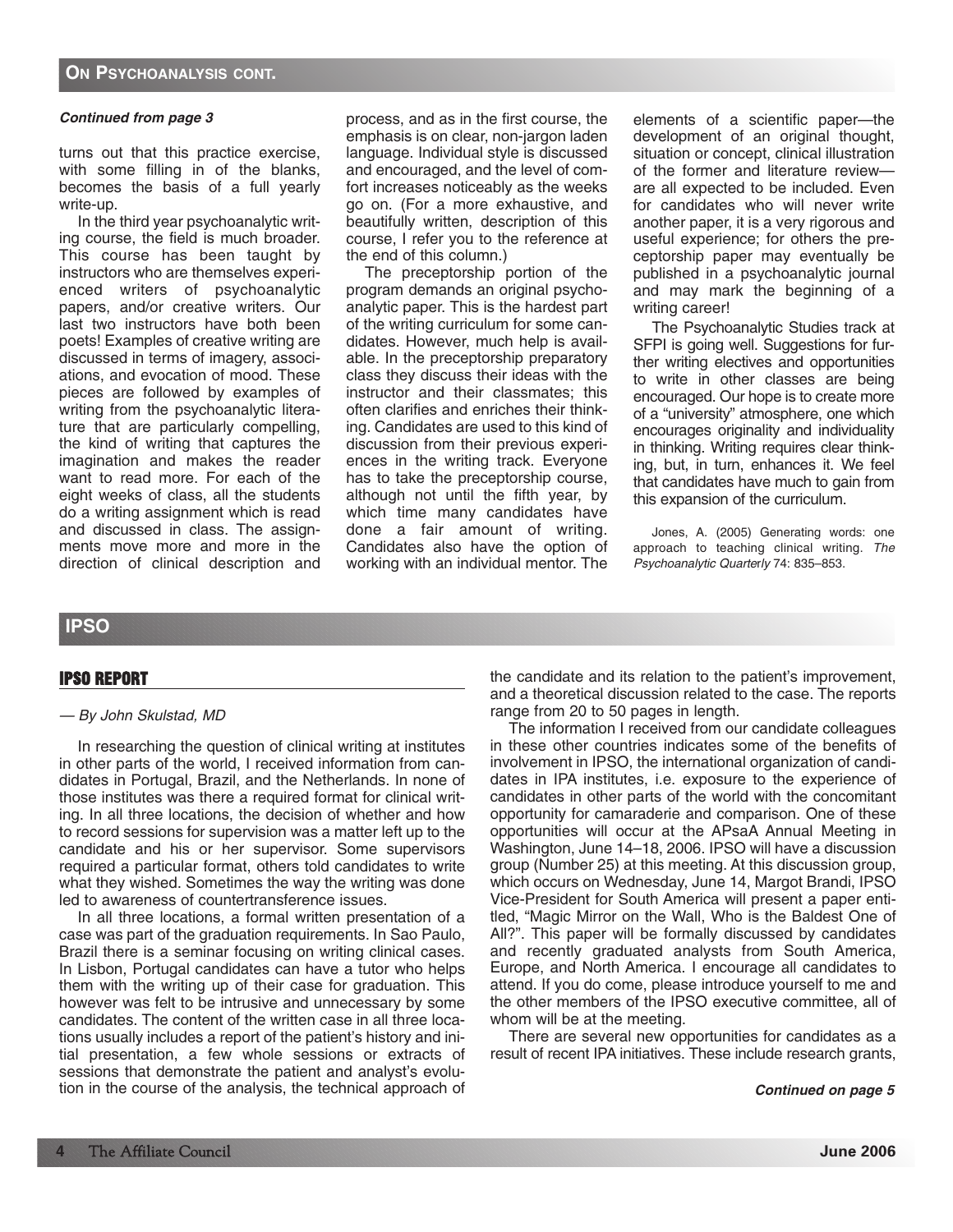programs for visiting faculty from other parts of the world, and educational loans. Some further details were included in the Affiliate list emails from Robin Deutsch, IPSO President-Elect on March 29 and April 22 of this year. They can also be researched on the IPA website, HYPERLINK "http://www.ipa.org.uk" www.ipa.org.uk.

The next congress of the International Psychoanalytical Association will take place in Berlin, Germany from July 25–28, 2007. IPSO will have meetings in conjunction with that congress. The IPSO program usually starts a day earlier, in this case, July 24. The IPSO program includes paper presentations, senior analyst presentations, and public supervision of candidate cases by senior analysts. Candidates wishing to present papers or submit cases for supervision should watch for announcements about the deadlines for submission of papers and supervision requests on the affiliate email list and the IPSO website, HYPERLINK "http://www.ipsocandidates.org" www.ipsocandidates.org. The earliest of these deadlines will be in the end of September of this year, so get your papers ready! Every two years new officers are elected for many of the IPSO executive committee positions. Interested candidates can submit their names in the nominating process as outlined on the IPSO website in the bylaws section.

# **AFFILIATE BUSINESS**

# **AFFILIATE COUNCIL SCIENTIFIC PAPER PRIZE**

Susan Scheftel, a child only candidate at Columbia, will present her 2005 semi-finalist paper "The World of William Steig: A Representation of Early Separation and Resiliency" at the Annual Meeting in Washington (11 AM on Friday, June 16). Ethan Grumbach, who is graduating from Los Angeles, will be the "Interviewer," inaugurating a new discussion format (created by Barbara Pizer for the 2006 meeting of the International Association for Relational Psychoanalysis and Psychotherapy) that we hope will create a rich interaction between Susan, Ethan, and the group. Susan's paper was called "a gem" and " a delight" by its Paper Prize readers, and she will present it with illustrations from Steig's work that illuminate the text. The paper, Susan says, was inspired by her pleasure in reading Steig's books to her children. We hope you will join us for the presentation!

At the winter meeting in January, Adele Tutter, a candidate at New York, presented her 2005 winning paper "Medication as Object" to a standing room only audience. Adele's compelling paper is an important contribution to the psychoanalytic literature on the use of medication in analytic treatment, exploring how medication comes alive as a person in the consulting room. It was written up in the April 2006 issue of Clinical Psychiatry News, and a longer version will appear in JAPA in the fall of 2006. Howard Weiner from Michigan was the discussant, and presented an excellent summary of the history of our thinking about the use of medication in analysis and his thoughts about own experience in prescribing medication for his own and his colleagues' analytic patients.

I hope many of you are thinking about sending your papers to this year's competition. The announcement is in this Newsletter, and the deadline is August 1, 2006. For those of you not sending papers, we welcome your requests to be judges, for we want to add new judges to our judging panel. We supply you with an evaluation form to guide your reading of the 2 or 3 papers we send you. Our judges have the opportunity to become editorial readers for JAPA, a valuable professional opportunity for candidates that creates new skills and relationships (that can lead to referrals) that can bridge the transition from candidate to practicing analyst. We hope as many of you as possible will participate in the Scientific Paper Prize activities.

Carol B. Levin

Chair, Affiliate Council Scientific Paper Prize Competition

# **PROGRAMS FOR CANDIDATES IN WASHINGTON, DC**

— By Michael Slevin, MA

The candidate program committee has arranged for two exceptional discussions for the June meetings in Washington, D.C.

The Affiliates Forum will host Glen Gabbard, author of the seminal book, Boundaries and Boundary Violations. The Forum will begin with Gabbard giving a presentation on the topic. He will then discuss patient material presented by third-year candidate Beverly Betz. Betz's material involves being hugged spontaneously by a patient and her own response to that act. The Affiliates Forum takes place on Thursday, June 15 from 2:00–4:30.

The Candidate-to-Candidate discussion group will further explore the anxieties of training, a topic about which there was considerable enthusiasm at the New York meetings last January. Angelica Kaner, PhD, and Joanna Lhulier, PsyD, both candidates, will present papers as a stimulus to discussion. This discussion group takes place immediately after the Forum on June 15 from 4:45–7:15.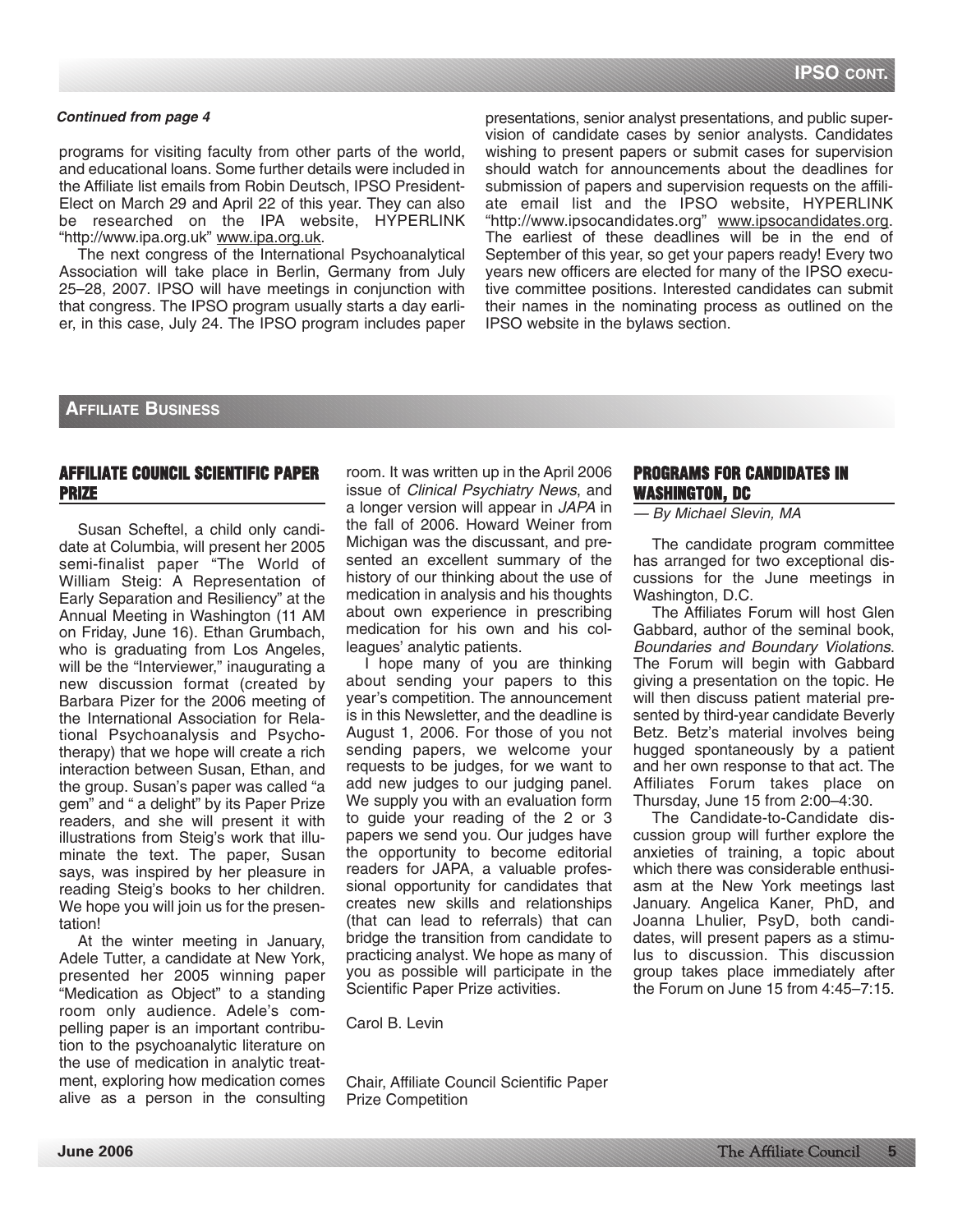# **FIRST AFFILIATE COUNCIL LEADER-SHIP ACADEMY WORKSHOP**

"How to Develop a Scientific Paper (And Get it Published!)" Steven Levy, M.D., Editor of JAPA

Steve Levy, the editor of JAPA, was invited by Julio Calderon, Affiliate Council President, to inaugurate a new component of the Affiliate Council meeting, The Leadership Academy, at the Winter Meeting in New York. Here is a summary of Dr. Levy's Workshop.

In encouraging candidates to become writers of analytic papers, Dr. Levy noted that there are a myriad of resistances to writing one's first paper and joining the "band of brother and sisters" of analytic writers and creating rich dialogues that can last a lifetime. First time writers fear they have nothing to say, for example, or that "the gods will be angry," a phrase that captures the oedipal anxieties that often plague new writers. Idealizing one's analytic lineage—one's own analyst or one's analyst's analyst, can prevent a first-time writer from taking the plunge. Or feeling inadequate about one's knowledge of the analytic literature can inhibit a new writer, while an easy, working knowledge of it can boost confidence, or reciprocally, lead to the feeling that one has nothing new to say. New analytic writers need to find their own voices, and working methods. It helps, too, to find a writing mentor, since h/she can provide encouragement when one's motivation flags.

Dr. Levy's first published paper was developed from an idea that occurred to him in supervision, and he thinks that ideas for papers often arise from discussions at meetings that lead to questions and thoughts that can be the starting point for a paper. Annoyance, after all, can be generative, and disagreement is good because it stimulates one's own thinking. Ideas don't have to be great, just good enough. Once a writer has an idea, two paths are possible, depending on the writer's own sensibility. One can search the literature (the wonderful PEP CD-ROM makes this very simple) to see what earlier writers have said on the subject, which can then stimulate one's own thinking. Alternatively, if this is overwhelming and inhibiting because it evokes the thought that one has nothing original to say, one can just search and eyeball the literature before writing a first draft, and then return to it for the literature review at the end of the writing process. One can think and write about related or analogous ideas, one's own idea, then one's clinical material, and then what it all means. One can conclude one's draft with unanswered questions and other ideas to be investigated in future papers.

It is crucial in this first draft stage not to get swamped, and to focus on presenting one's own ideas and earlier ideas that are pertinent to it. One has no obligation, Dr. Levy reminded us, to read everything that's been written on a subject. In our field, everything is reconstruction, a re-working of others' thoughts. One just hopes that one is saying something useful, and it is one's own take that is important.

After one has produced a first draft, one has multiple choices. If one is confident as a writer, one can revise it oneself; if not, hiring editorial help (e.g., a grad student in English, a writing coach) is a good idea. Submitting a well-written paper to a journal

increases its chance of getting published. Papers can often be improved by suggestions from colleague-readers, or one's writing mentor, before being submitted to a journal for review, which is the next step.

Dr. Levy told us that editorial boards are always looking for new writers, and want to publish their papers, for analytic writers often have short periods of productivity and then rework their own ideas for years (which get published because they are by then well-known). All papers submitted to JAPA are read by three readers who submit detailed reviews whose aim is to challenge writers and push them to clarify and develop their ideas. The reviews are synthesized into a long letter from Dr. Levy with suggestions for how to improve the paper so that it can be published. The intent is to help authors rewrite their papers so that they can eventually be published. There is nothing to lose, Dr. Levy told us, and everything to gain, in submitting a paper for review. It usually takes persistence to get one's first paper published, and the first one is the hardest.

Dr. Levy concluded his workshop by giving a topic to each small group and having them brainstorm a paper; he then visited each group to hear the paper outline and gave suggestions for improving it. It was an excellent simulation of the writing and review process, and participants came away inspired to write.

— By Carol Levin (who encourages the readers of this piece to write and submit a paper to the 2006 Scientific Paper Prize competition!)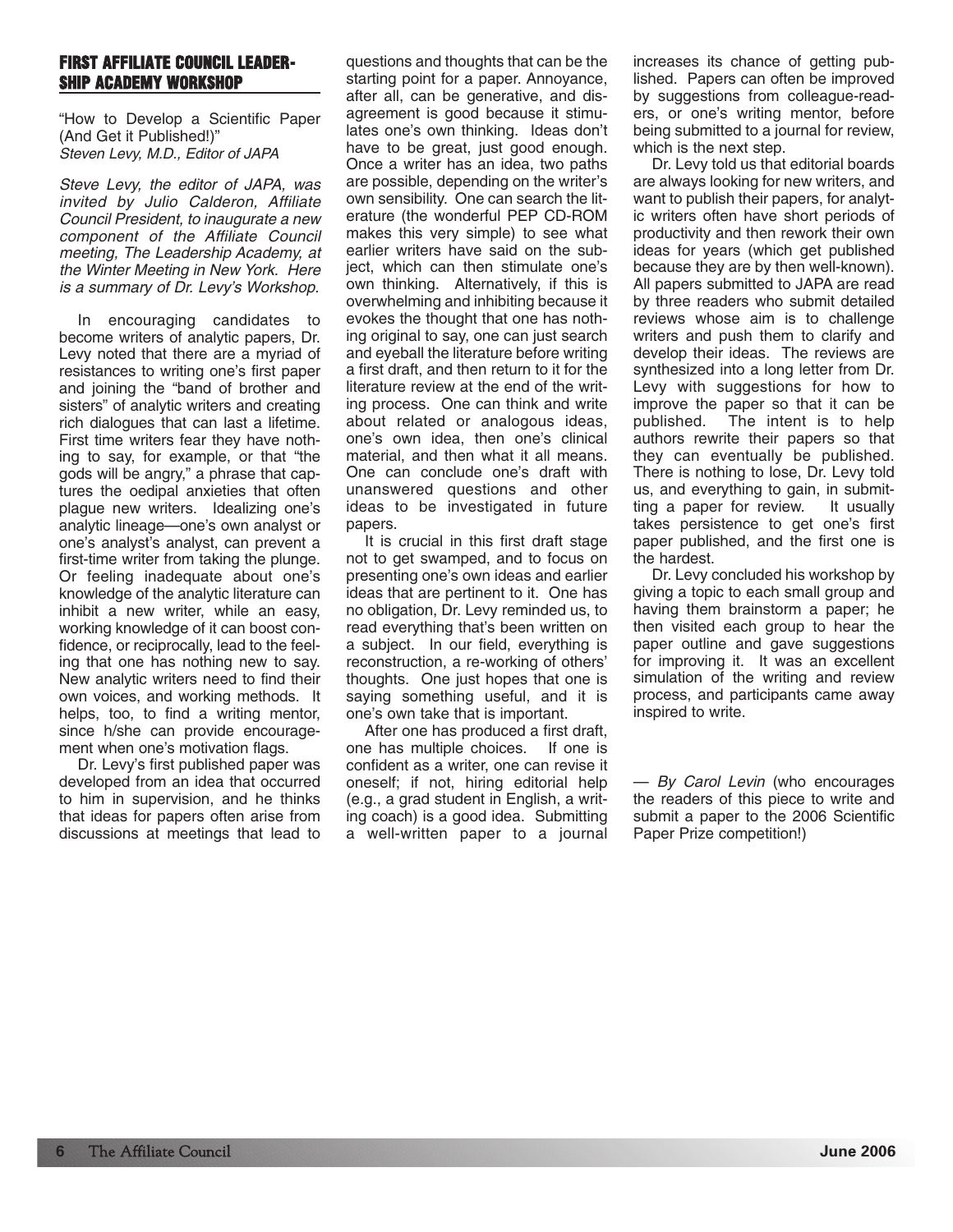# The Affiliate Council of the American Psychoanalytic Association

# **Announces**

# The 2006 \$1000 Affiliate Council Scientific Paper Prize

The Affiliate Council awards this annual prize on the basis of peer review to the Affiliate Member who submits the most outstanding scientific paper on a psychoanalytic subject.

A \$500 honorarium will be awarded to the semi-finalist. Funding for the honoraria comes from APsaA and the American Psychoanalytic Foundation Committee

The winning author will present his/her paper at the Winter 2007 Meeting of the American Psychoanalytic Association; the semi-finalist will present his/her paper at the 2007 Annual Meeting in June. The winners must also arrange to present their papers at a local society meeting or community venue.

The winner and semi-finalist may submit their papers for review by JAPA and, if accepted, they will be published as the winner or semi-final paper of the Affiliate Council Paper Prize.

Submission Guidelines: Papers must be unpublished (but may have been presented at professional meetings) and must conform to the Preparation of Manuscript guidelines outlined by JAPA, with the exception that the length should not exceed 30 doublespaced typed pages.

Entries must be submitted electronically no later than August 1, 2006. Email one Word document containing the manuscript with all references to the author deleted, and email **another Word document** containing the author's name, e-mail address, address, phone number, and Institute affiliation to:

> Carol B. Levin, MD Chair, Affiliate Council Paper Prize 517.381.0496 Email: levinc@msu.edu

Supported by grants from the American Psychoanalytic Foundation and APsaA

**June 2006**

The Affiliate Council **7**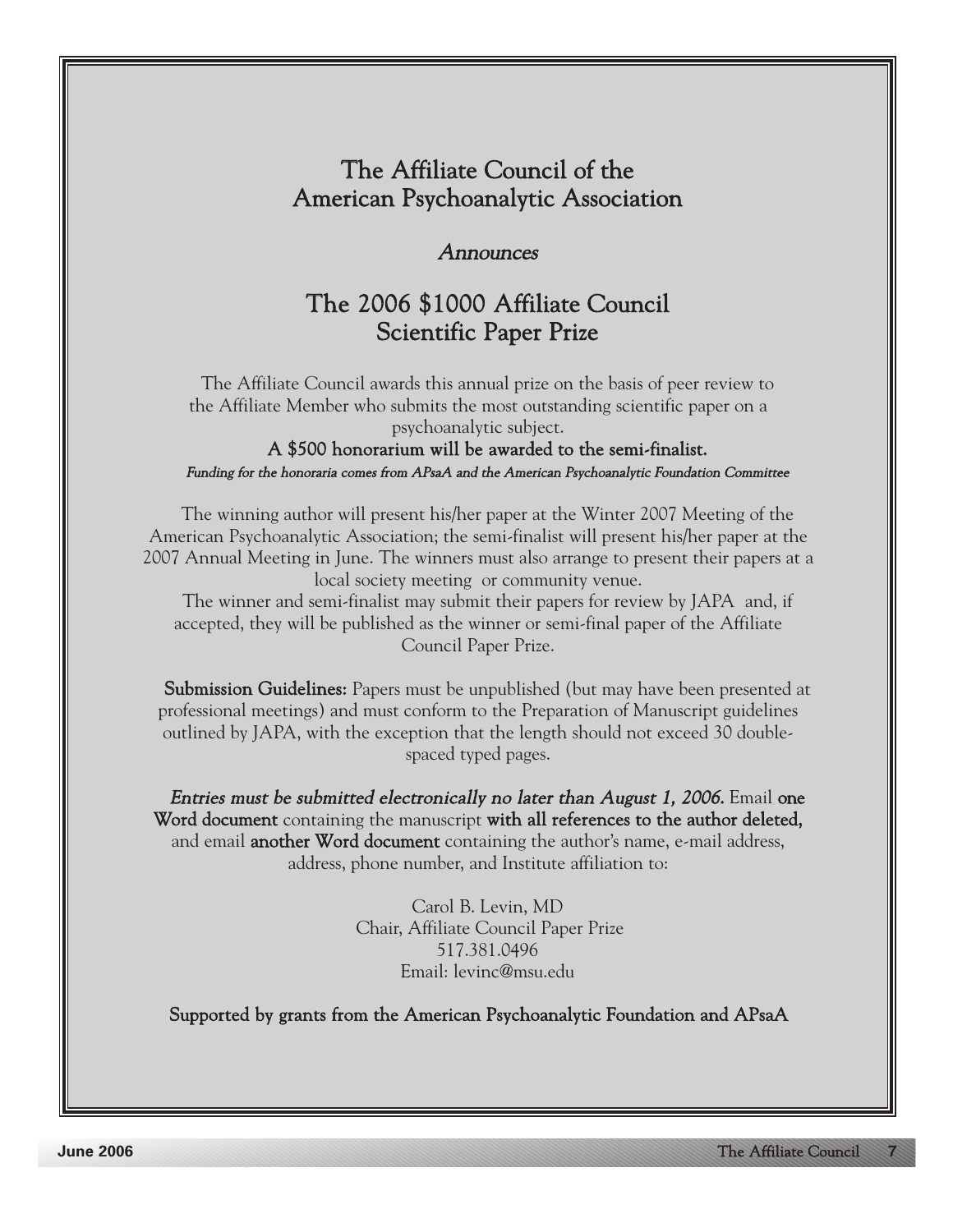www.thecandidatejournal.org

# A new online journal **The Candidate**

**EDITOR-IN-CHIEF**  Hilary Rubenstein Hatch, PhD

**MANAGING EDITOR**  Rachel L. Blakeman, JD, LCSW

**WEBSITE EDITOR**  Stephen Malach, MD

Chap Attwell, MD, MPH Salomon Bankier, PhD Leslie Cummins, C.S.W. Alan Dezen, LCSW-R, BCD Francoise Graf, PhD Jason Greenberg, PhD Elizabeth Groisser, PsyD

Norma R. Green, MD Jason Hershberger, MD Abby Herzig, PsyD Doonam Kim, MD Carmela Perez, PhD Jennifer Schimmel, MD Tanya Weisman, MD

#### **EDITORIAL BOARD FACULTY ADVISORS ADVISORY BOARD**

Donald Moss, MD Steven Reisner, PhD Joseph Reppen, PhD Arden Rothstein, PhD **FACULTY READERS**  Samuel Abrams, MD Jennifer Stuart, PhD

Jody M. Davies, PhD Muriel Dimen, PhD Steven J. Ellman, PhD Glen O. Gabbard, MD Steven T. Levy, MD Owen Renik, MD Henry F. Smith, MD

# **The Candidate** · **Perspectives from an Evolving Psychoanalytic Community**

The first volume of *The Candidate*, scheduled for online publication in the Fall of 2006, is dedicated to "Beginnings" — candidates' initiation into the psychoanalytic community with emphasis on the critical rites of passage that characterize a candidate's early experiences.

Beginnings: psychoanalytic training is characterized by rites of passage: the interview process, referral to a training analyst, approval to begin an analytic case, to name a few. How do these initial experiences affect the candidate's development into a psychoanalyst? Which rites of passage have strong educational underpinnings leading to intellectual and emotional growth? And which of the rituals hamper curiosity and stifle creativity?

 Candidates' real experiences with, and fantasies about, such rites of passage color their development, not only as analysands, but also as analysts. As early as the interview process, candidates may wonder who is included in the psychoanalytic community and who is excluded? Who progresses through training and who is left behind? What are the values reflected in that process and what is the resulting psychoanalytic community? Which aspects of the status quo do they maintain? Psychoanalytic beginnings can be open and welcoming or frightening and mysterious. Has the psychoanalytic community adequately addressed the benefits and detriments of these rites of passage, or do some longstanding rituals become relics of the past, requiring further examination?

# **Mission Statement**

 *The Candidate* seeks to engage candidates in the written dialogue amongst psychoanalysts early in their development as analysts. The journal welcomes submissions from candidates in training at any psychoanalytic institute, regardless of affiliation or theoretical orientation. Our goal is to enrich candidates' current training by representing the diversity of theoretical perspectives in the field.

 In addition to candidate submissions, *The Candidate* welcomes non-candidate submissions that address issues of particular interest to candidates, such as training issues and education. The journal will accommodate a variety of written formats: research and clinical papers, interviews of clinicians, reviews of articles, books and films. *The Candidate* seeks both to give voice to the newest generation of psychoanalysts and to cultivate an expanded, intelligent dialogue in an evolving psychoanalytic community.

 Content of *The Candidate* will be edited and determined by candidates from the NYU Psychoanalytic Institute and rotating guest editors from other psychoanalytic institutes.

# **Submissions**

The deadline for our inaugural issue has passed, but please send submissions for our futures issues via email. Please contact:

Hilary Rubenstein Hatch, PhD Editor-in-Chief HilaryRHatch@nyc.rr.com

Rachel Blakeman, JD, LCSW Managing Editor RachelBlakeman@aol.com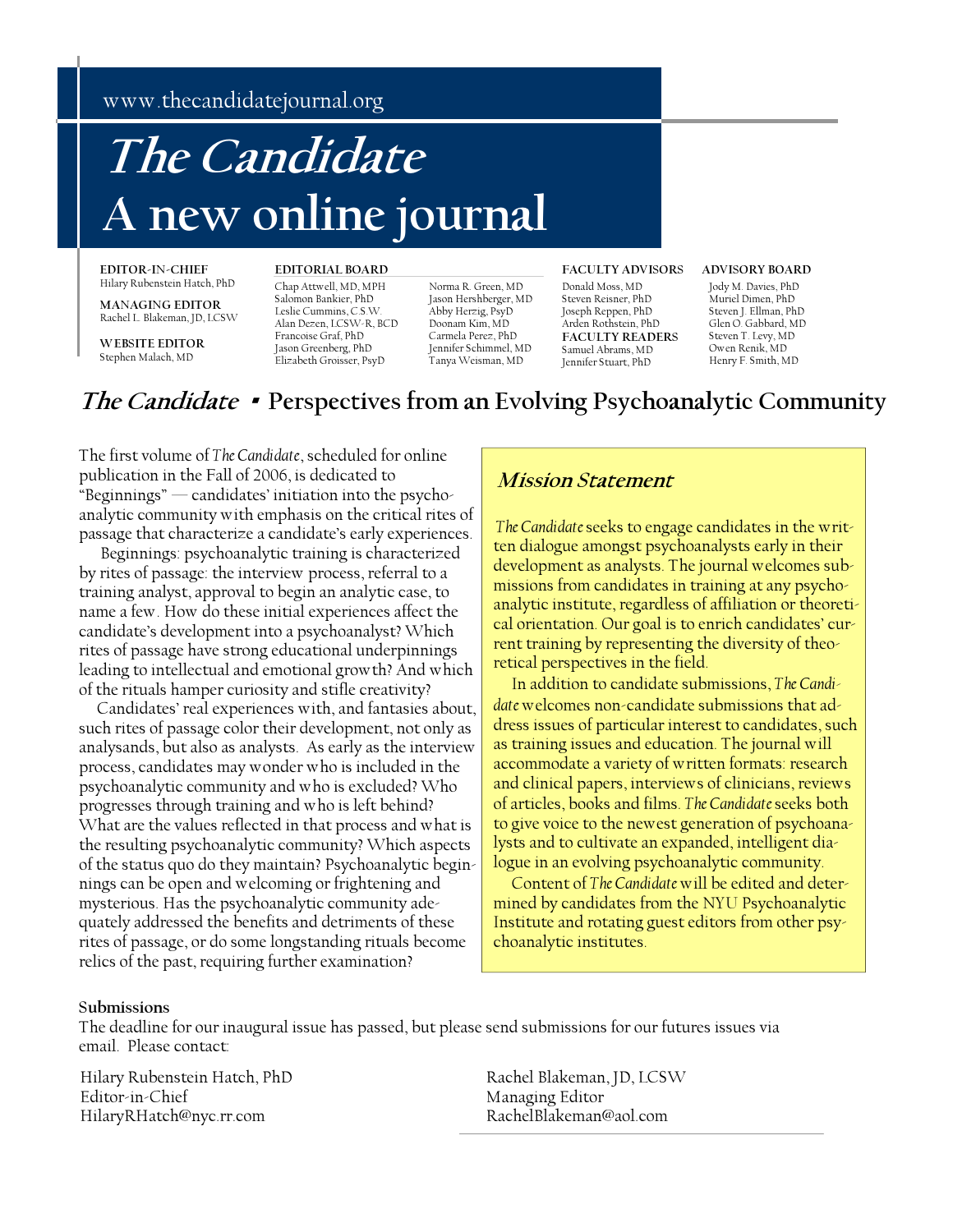# **BALTIMORE WASHINGTON**

#### — By Michael Slevin, MA

The Baltimore Washington Psychoanalytic Institute has a modest but strong formal writing component. In Year One, our Technique I course requires each candidate to write up a case emphasizing the question of analyzability. Then in Year Two, we have a course on clinical writing, with the emphasis on making the patient portrayal vivid. Countertransference material is to be included. The keystone, of course, is the annual write-up of each analytic case in which we focus on the presence of analytic process.

But writing is a more complex part of our training. Our faculty, many of whom are published clinical writers, consistently point to opportunities to make presentations. A splendid example is that Beverly Betz, MSW, will be presenting a case involving an issue of boundaries to Glen Gabbard, the acknowledged national expert on boundary violations, at the June meetings of APsaA. In addition, several faculty members, graduates, and candidates are editorial readers (such as Beverly Betz and Georgia Royalty) and editors of major psychoanalytic journals.

# **COLUMBIA**

— By Aneil M. Shirke, MD, PhD

Just a brief note from the folks at Columbia.

Our writing program is very helpful. The writing faculty work with eachclass differently, with different goals. Each year has a four-week long class, before which we are given writing assignments, and after which, in a seminar-like format, we evaluate each others' work.

First-year writing class is just about writing an experience-near, one-page account of a transference, countertransference exchange. Second-year writing is to help us learn to write about microprocess, the back and forth of clinical moments. Third-year class is about refining the patient, his diagnosis, neurosis, and structuring the data on which our formulations and opening treatment are based. Fourth-year class is on writing about the macroprocess, mapping out the way that transference, counter-transference, defenses, and the patient's life change over the course of treatment, and how the analyst played a part in those changes. Senior class writing, for fifth-years and beyond, is about examining writing to look for traces of unexplored countertransference of the writer/analyst.

# **DENVER INSTITUTE**

— By John Skulstad, MD

The Association for Child Psychoanalysis held its annual meeting in Denver this year from April  $7<sup>th</sup>$  to 9<sup>th</sup>. Analysts, candidates, and interested community professionals attended various portions of the meeting. Attendees praised the quality of the meeting and enjoyed Denver as a place to visit. The Institute continues to put on multiple "courses" for mental health professionals in the area. These are well-attended and constitute a growing portion of the Institute activities.

Clinical writing is only addressed incidentally as it might come up with one's supervisor when doing initial and annual case reports. Except for a one day "case writing workshop" with Stephen Bernstein in 2001, there are no classes in clinical writing and it is not discussed in the didactic portion of our training.

# **MICHIGAN PSYCHOANALYTIC INSTITUTE**

— By Susan Flinders, PhD

With Spring/Summer awakenings in our midst, the educational year is winding down. Writing, the topic for this newsletter, is encouraged to the candidates in Michigan through a couple of avenues. First of all, each of the four class years has a writing course in the curriculum. Brief writing exercises are assigned along with readings that focus on writing as a psychoanalytic process. Writing instructors are also quite encouraging about writing and even promote the creation of peer writing groups, if at all possible. Lastly, there is a paper prize for candidates who wish to enter a sample of writing with the ultimate goal of directing the winning paper toward possible paths for publication. Candidates can also submit papers for scientific presentation locally. In fact, this year, a graduate from last year and an advanced candidate presented papers at local scientific meetings. Jon Markey, MD, presented "Anniversary Reactions: Historical Overview and Clinical Relevance," and Michael Shulman, PhD, presented "On the Particular Pleasures of Doing Psychoanalytic Clinical Work and Notes on a History of Their Non-Discussion."

Writing for candidates, along with other areas of growth as future analysts, is enhanced in Michigan by a variety of stimulating scientific programs throughout the year with the opportunity for candidate case presentations to out-of-town guests. Marcy Broder, MSW, an advanced candidate, presented to Alan Sugarman, PhD from LaJolla, California last fall, for example. We also have two upcoming out-of-town visitors. Kehinde Ayeni, MD, an advanced candidate, will present to Dorothy Holmes, PhD (from Washington, DC), our week-long Visiting Professor of Psychoanalysis and another candidate (TBA) will present to Joseph Lichtenberg, MD, when he visits for a scientific program and presents "What We Know About Change Resulting From Explicit Communication and What We Are Learning About the Influence of the Implicit." Therefore, writing seems to be a fairly integrated learning process in various ways for candidates in Michigan.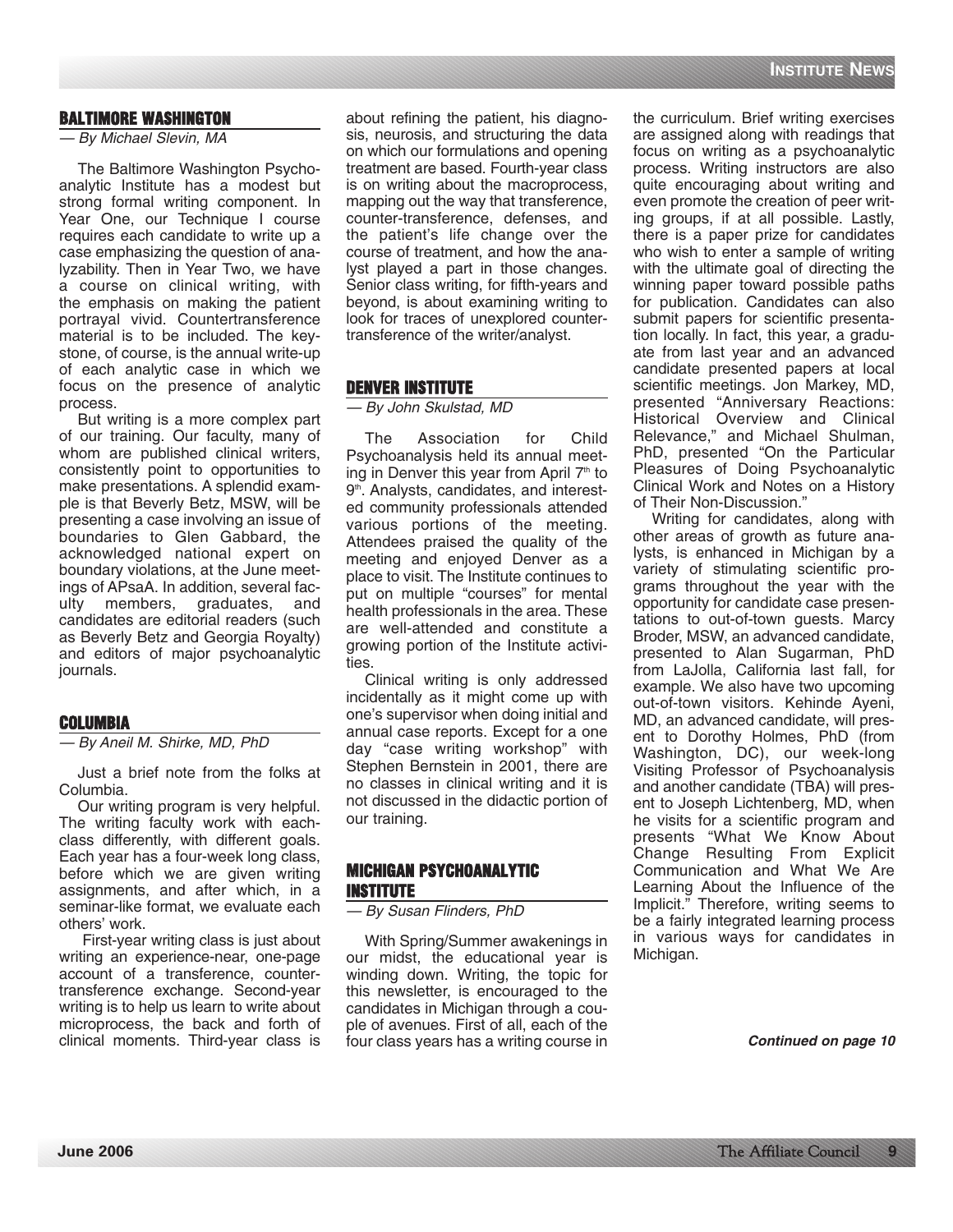# **NEW YORK UNIVERSITY PSYCHOANALYTIC INSTITUTE**

— By Carmela Perez, PhD

I am so glad we are taking up this topic! I am very interested to see how clinical writing is taught at other institutes, how it is defined, and what the expectations are. For at least for the four years that I have been a candidate at my institute, there has been no course on clinical writing as a part of the formal curriculum. However, our institute offers an annual workshop for candidates, which is usually taught by a guest instructor. For example, several years ago we had Stephen Bernstein, MD, teach his method of conveying an analytic process. Coincidentally, in just a few weeks, Michael Singer, MD, who is part of our faculty, will be teaching a clinical writing workshop. Otherwise, the bulk of the learn-

ing occurs in supervision, specifically in going over one's write-ups with one's individual supervisor. I believe that most candidates at my institute eventually feel competent doing their write-ups. I also know (and it was definitely my experience) that the goal of learning and writing about an analytic process seems daunting at the beginning of candidacy. I wonder if it is less so for those candidates who have a class as part of their coursework?

# **COMMITTEE NEWS**

# **COMMITTEE ON RACIAL AND ETHNIC DIVERSITY**

— By Carmela Perez, PhD, Chair

I have continued to work with Caroline Rosenthal-Gelman, PhD,<br>from the APsaA Fellowship Fellowship Committee, and Andrew Lagomasino, PsyD in organizing the Wednesday discussion group we have during the APSAA meetings—Cultures in Conflict: Challenges of Integrating Psychoanalytic Ideas Faced by Mental Health Professionals from Culturally Diverse Backgrounds. During the last winter meetings, Michael Caplan, MD, also from the Fellowship Committee, joined our planning efforts. We invited Susan Bodnar, PhD, adjunct professor of clinical psychology at Columbia

University Teachers College, to speak about her 2004 paper entitled, "Remember where you come from: Dissociative processes in multicultural individuals". Dr. Bodnar led a more interactive discussion group, which allowed for significant participation from the attendees, and was written up in early March in Psychiatric News.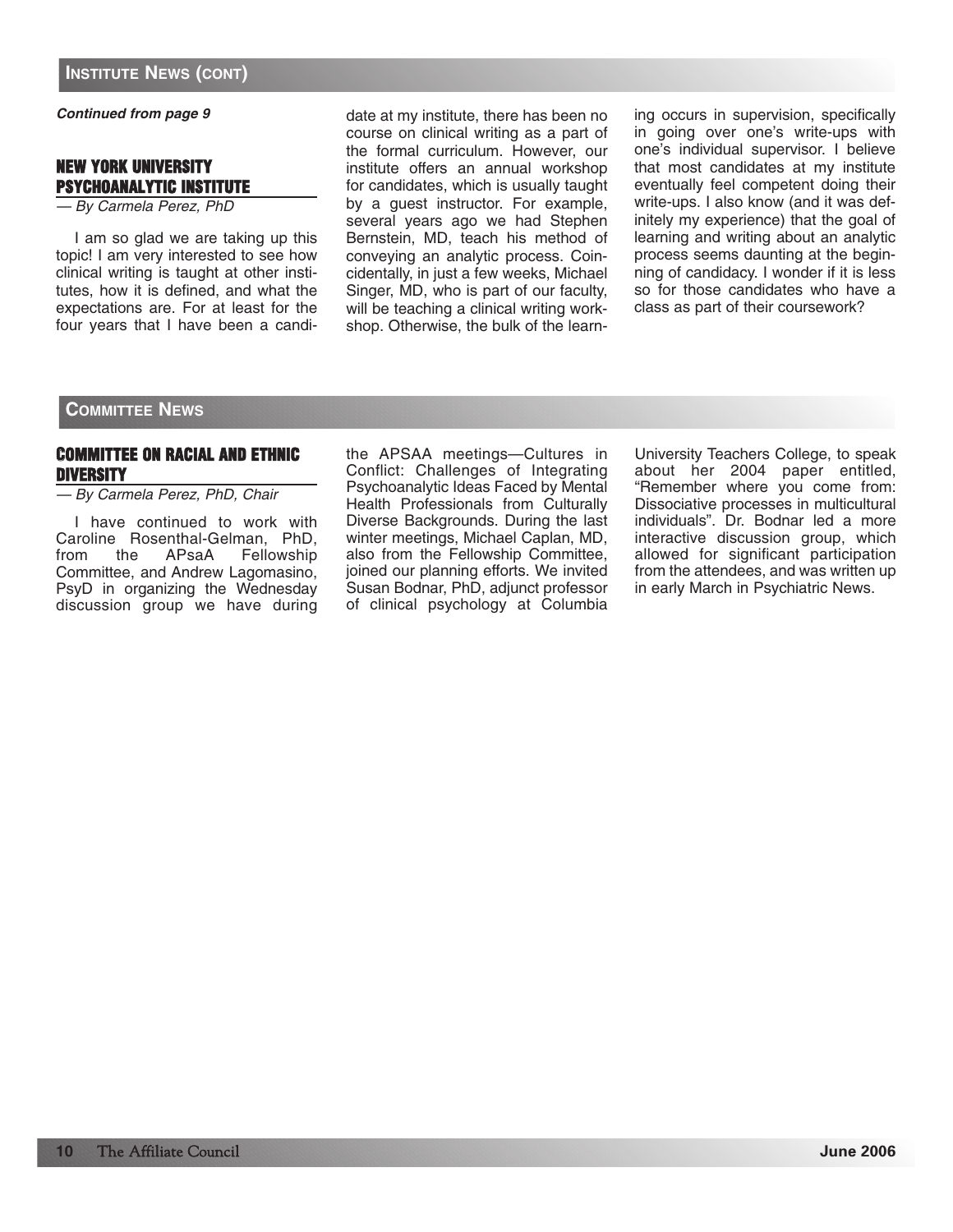# **PLATFORM STATEMENTS FOR AFFILIATES RUNNING FOR OFFICE ON THE AFFILIATE COUNCIL OF THE AMERICAN PSYCHOANALYTIC ASSOCIATION**

# **I. Candidates for the Office of President-Elect**

# Carmela Perez, Ph.D.

Currently, I am a fourth year candidate at NYU Psychoanalytic Institute, and I have served as the Delegate for my Institute on the Affiliate Council since my first year of candidacy. I have also been the Chair for the Affiliate Council Committee on Racial and Ethnic Diversity since my second year of candidacy.

In my career, I have had the opportunity to be in a variety of leadership positions, some of which include: starting the Clinical Psychology Graduate Student Organization at University of Massachusetts (Boston) and serving as president for four years; developing the Latino Mental Health service at Boston's Beth Israel Hospital; starting a group therapy program at The Massachusetts Mental Health Center's Clinical Research & Evaluation Unit; and creating a Latino Mental Health program before running the entire outpatient adult psychiatry service at St. Vincent's Hospital in Manhattan. In addition, I have helped to revitalize the candidates' organization at my institute.

Being part of the Affiliate Council has been a wonderful experience, where I have enjoyed meeting and learning from many affiliates about what is going on in our institutes around the country, as well as from members of the American as a whole. As you know, a lot is happening in the American, and it is a time of significant transition and potential change. And with that comes the opportunity for growth and development. I feel confident that I have much to offer as a president-elect and future president during this exciting time in our organization and our field.

I am committed to psychoanalysis, to candidates, to our education and training. I also remain deeply committed to issues of diversity and culture, and will bring those sensitivities and strengths to my candidacy. I hope that you give me the opportunity to continuing to work with you, and to serve and represent you in the four years to come.

# Gloria Lee Shoemaker, Ph.D.

# Dear Colleagues;

Although we have diverse backgrounds, one characteristic we have in common is a commitment to psychoanalysis. We know that a metamorphosis from "analyst in training" to graduate psychoanalyst is both challenging and exciting and requires the dedicated help of others. The mission of the Affiliate Council, through its delegates, officers and committees, is to improve the psychoanalytic training experience.

Assuming the responsibility for leadership as President-Elect of the Affiliate Council requires a sensitivity to the needs of candidates and making certain that all affiliate

members have a voice in the American Psychoanalytic Association, not only to be heard but to be understood. Leadership as President-Elect requires courage and conviction as one represents and presents the concerns of the affiliate members to APsaA, enhancing the possibility that our needs will be paramount in decision making.

It is important to continue efforts of the Affiliate Council in providing a forum for the exchange of thoughts, feelings, and ideas. I also want to reach out to those candidates who have not had the means or opportunity to attend our national meetings. We are the future and I believe the strength of APsaA and the voice of every candidate is important.

As our opportunities for greater participation in our Institutes and APsaA evolve, we have increased responsibility for knowing about governance, membership, and education while restructuring is considered and debated. Our Affiliate Council should be able to facilitate that awareness.

I have a sincere interest and sensitivity to the needs of my colleagues andmy experience as a psychiatric nurse, clinician, and candidate will serve me well in assuming a leadership position. I have been involved with the Affiliate Council for five years, first as delegate from the Pittsburgh Psychoanalytic Institute and presently as Chair of the By-Laws Committee. I have also been active as sub-chair of the Affiliate Council Task Force on Training regarding recruitment and retention.

I would welcome the opportunity and privilege of being your President-Elect in providing leadership to coordinate our ideas, efforts, and contributions. I hope that you will consider me with your support in the upcoming election for President-Elect of the Affiliate Council. Thank-you.

# **II. Candidates for the Office of Secretary**

## Wolfgang Rosenfeldt, M.D.

I am very excited to participate in the Affiliates' Council and to run for the position of secretary. Energetic enthusiasm and interest in all that is psychoanalytic is my strongest asset. If elected, I would also bring a strong work ethic, dependability, and reliability to my work as secretary.

For this position qualities such as attention to detail and organizational skills are clearly of high importance. This aids in the functioning of the Council in general.

However, as it is a position of leadership in the council as well, I believe values such as advocacy and commitment to affiliates and for affiliates are of prime importance also. I would be very dedicated in this endeavor. I envision engagement in the process and, as a representative in the capacity of secretary on the Affiliates' Council, I would strive to ensure our voice would be heard within the larger organizational context of the APsaA.

It would be a great privilege to serve and I very much appreciate your consideration for this position. Thank you!